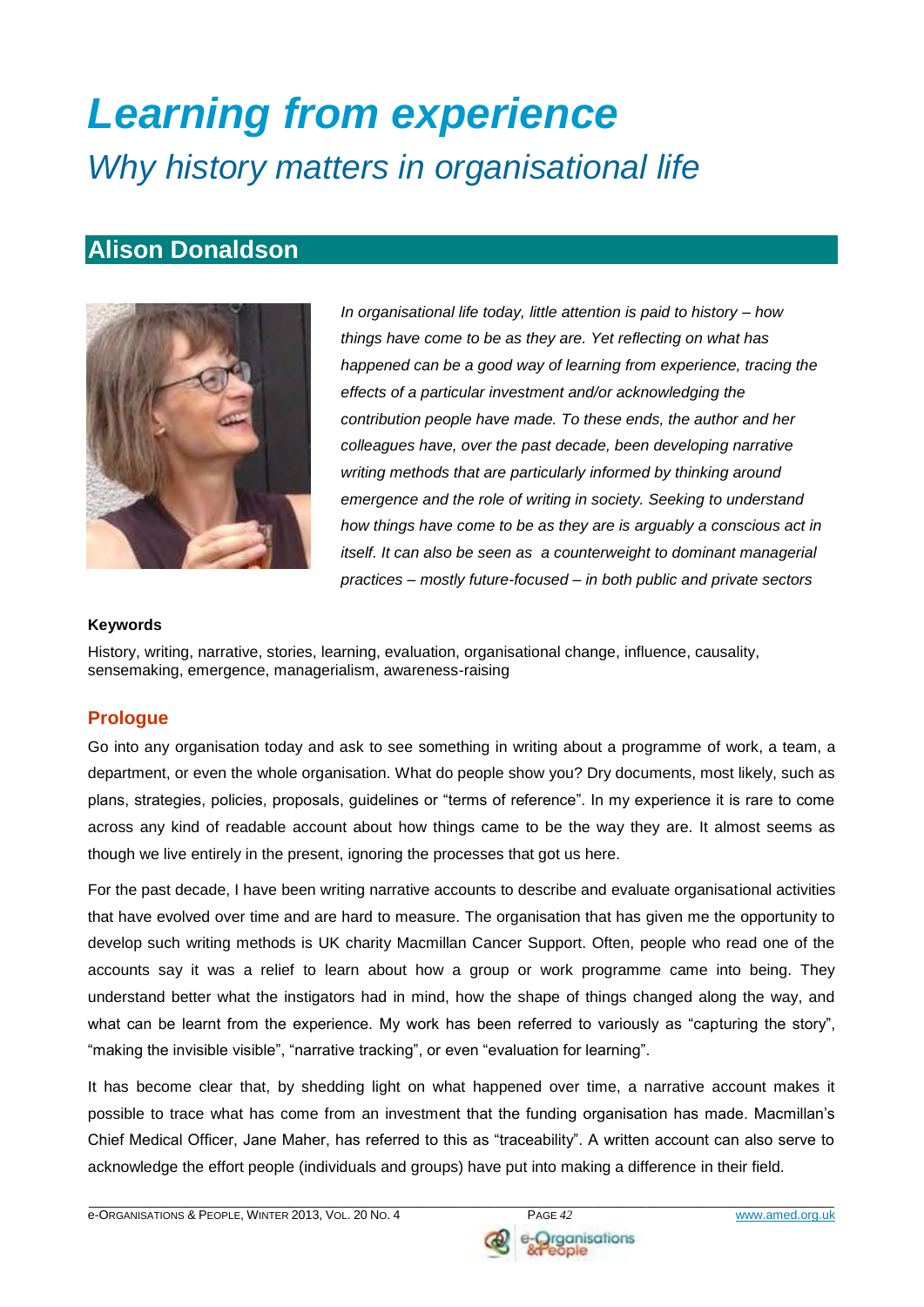## **The conscious business connection**

What does all this have to do with "conscious business"? My experience is that narrative accounts can not only contribute to organisational learning, but can also further understanding of organisational change as it really happens. In doing so, they challenge the fiction that top-down strategies, policies and bureaucratic controls are the best or only way to bring about large-scale improvement.

In my view, seeking to understand how change really happens, and who has contributed what, is in itself a "conscious act". However, there is more to it than that. A narrative approach can offer a counterweight to the managerial thinking and practices that are so widespread today yet remain strangely unchallenged:

*"Managerialism has now become so rampant... that it fills the days and nights of practitioners and managers alike in organizations around the world, with its unending requirements for measurement, assessment, evaluation, report-writing and presentation. Yet its invasion has been so drawn-out, and its approach so stealthy, that we have scarcely noticed how profoundly it has altered the organizational landscape."* 

Taptiklis 2008, p. 4

Particularly relevant for my purposes, Taptiklis goes on to urge people to focus on the reality of the world as it is rather than on the idealised, simplified depictions offered in most reports and presentations.

Personally, I am convinced that a more realist, narrative approach could be helpful in both public and private sectors. In public services like education and healthcare, most people agree that target-setting and "paperwork" (now largely computerised) have become extremely demoralising for many professionals. Meanwhile in business, enormous resources go into planning and proposal writing, which often ignore history and focus on the future, thus missing the wider picture.

## **Developing a practice of narrative writing in an organisation**

The narrative approach I describe has been developed over the past decade with my colleagues Jane Maher and Elizabeth Lank. It was in 2003 that a conversation began between the three of us about how Macmillan Cancer Support might go about describing and evaluating its relatively unpublicised work with doctors. In essence, what needed investigating was whether, by enabling general practitioners to develop a collective voice, the organisation had helped to improve the quality of support given to cancer patients and their families across the UK.

Over about three years, some 30 narrative accounts emerged, telling the story of this work. This was not a PR exercise – we took care to include controversies and "dead ends" as well as achievements and lessons learnt. We then used these (mostly internal) narratives as our main source when publishing our book, *Communities of Influence: improving healthcare through conversations and connections* (Donaldson, Lank and Maher 2011). (For some related articles, see also, the book's web site: [http://www.communities-of](http://www.communities-of-influence.co.uk/)[influence.co.uk\)](http://www.communities-of-influence.co.uk/)

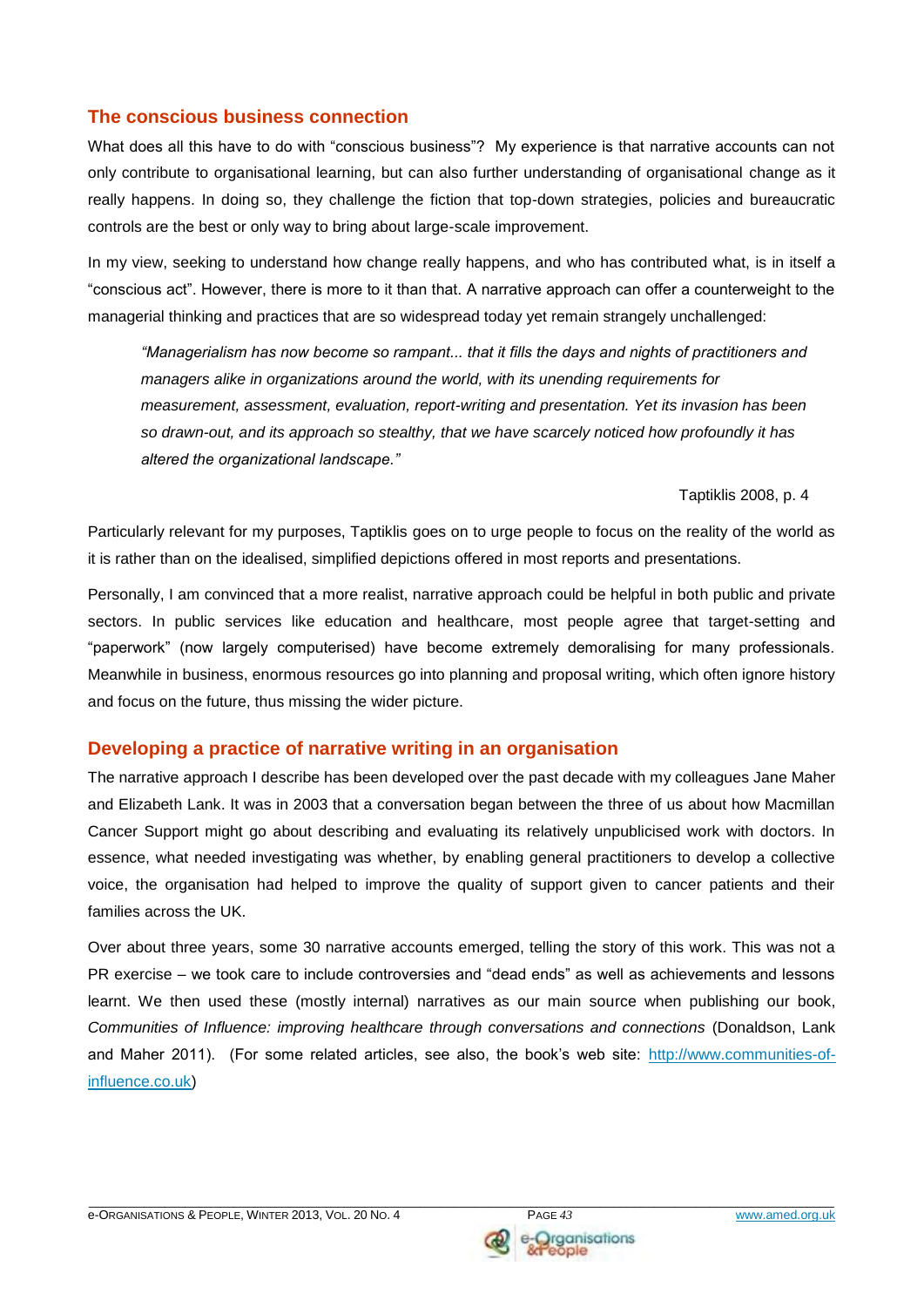Since then, Macmillan's senior management has started to highlight communities of influence as one of the organisation's main ways of working to improve the care offered to people affected by cancer. In 2012, Chief Executive Ciarán Devane stated: "In the absence of 'political' authority, we deliberately work with others to establish communities of influence" (Devane 2012). Charities in the health sector often have little or no direct control over people in the NHS, but with its focus on long-term relationships and "communities of influence" Macmillan has developed an innovative way of improving patient care.

The example below may help to show how this works. Although it involves health professionals in the NHS, it is almost certainly relevant to business. In one sense a charity like Macmillan – which seeks to influence the care provided by the NHS as well as providing its own services to patients – is no different from a business: it cannot make professionals act upon its recommendations, nor can it compel people to use its services. But it can extend its reach and influence by creating and working with communities of health professionals or people affected by cancer. This is not unlike a business using social media and stories about its products and services to reach out to customers.

## **An example: tracking a group of health professionals**

In 2009, a new community of influence was formed with joint funding from Macmillan and the Department of Health, and I was asked to do the narrative tracking. The group, which is still going strong today, has 12 members – 11 of whom are research-active senior nurses and one a physiotherapist. It is known as the Consequences of Cancer and its Treatment collaborative group (CCaT). I won't give much more information about CCaT itself, as it is not my main subject here. (See [www.cancerconsequences.org/our-aim.html\)](http://www.cancerconsequences.org/our-aim.html). Suffice to say that the group articulates its aim on the web as follows: "CCaT is a collective voice influencing healthcare policy, practice and research to improve the experience and outcomes of people affected by cancer and its treatment"

As narrative writer, I was part of the Macmillan team supporting the group, and I joined every group meeting and kept in touch with members in between, mainly by email and phone. Looking back over my journey with this group, it strikes me now that I did not simply write a chronological account of its development. In fact, I produced various types of writing – for example: a detailed description of the group's early life; some brief accounts of the influencing activities of its members; a comprehensive log of achievements (e.g. useful research, presence in influential bodies, identification of the skills needed by health professionals supporting people after cancer treatment); and some tips for others who want to form a community of influence in their own field. Sometimes I stretched my role as narrative writer and edited some of the group's publications.

To give a flavour of what happened in the group's first four years, I will point to some significant phases or moments. In the early stages, we (the support team) attempted to help the members develop into a community with an agreed sense of purpose. We did this largely through face-to-face overnight meetings, which many members later recalled as uncomfortably unstructured yet important none the less.

At these gatherings, we encouraged people to share experiences of influencing and collaboration. Sometimes I used the stories I had collected to stimulate thinking. Below is an example of a small story I read out on one occasion. The group member, Gillian, a Nurse Consultant in a Scottish Cancer Centre, had maintained regular informal contact with her medical colleagues (hospital consultants) over time and thus succeeded in persuading them to share their patient follow-up clinics with her:

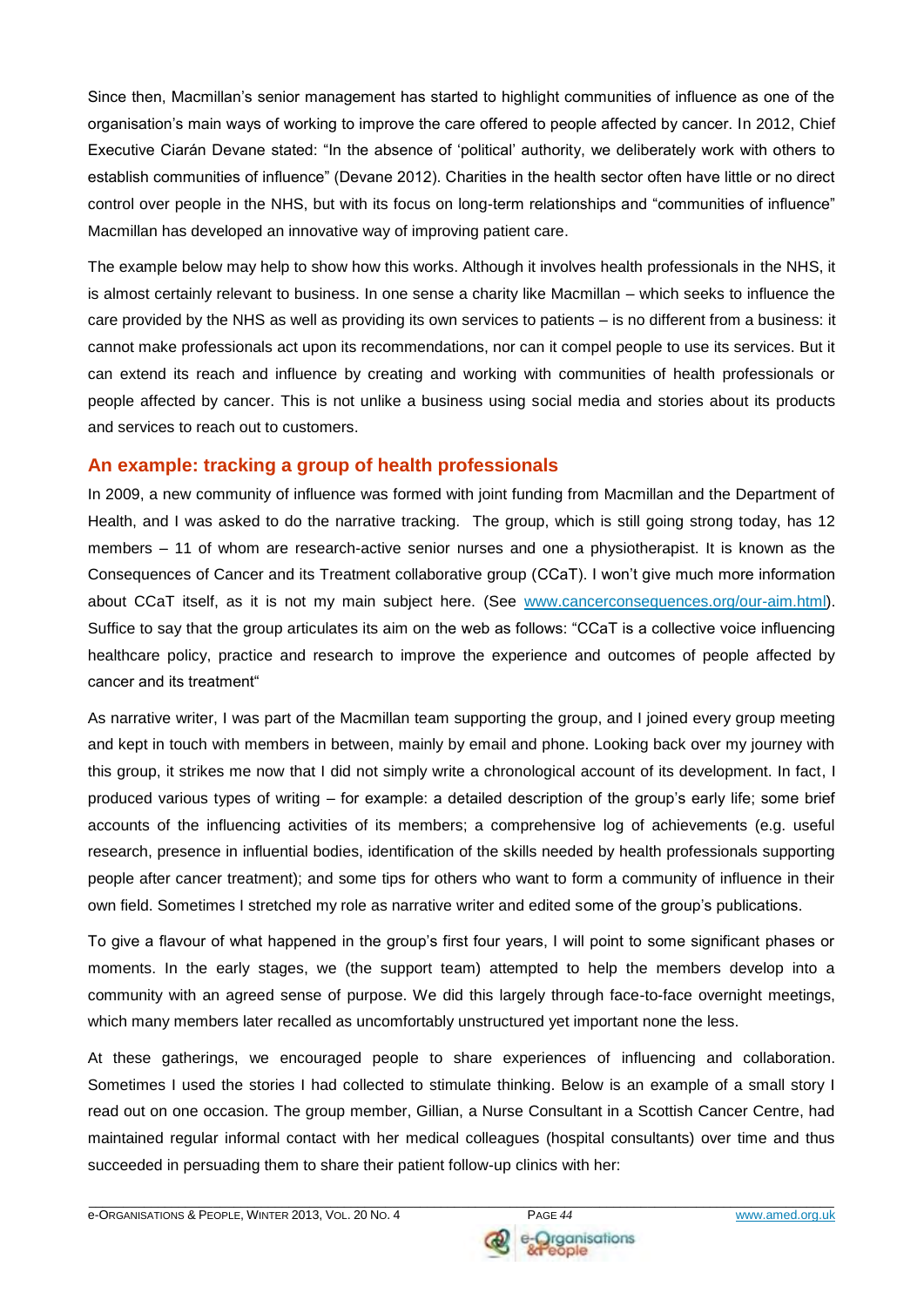#### **Persuading consultants to share follow-up**

*Gillian keeps chipping away, having conversations with colleagues on an everyday basis. For example, the two colorectal consultants who treat anal cancer knew her from earlier, so she spoke to them about consequences of treatment and eventually all agreed to share follow-up, starting in early 2010. This is important, because normally the consultants are mainly focused on detecting recurrence of the cancer, and if an anal cancer patient gets a recurrence the situation is often still 'salvageable'. Gillian commented: 'It's small step changes like this, not going in like a bull in a china shop. We respect each other's skills.'* 

As this small narrative made clear, this was a significant step, allowing Gillian to focus on any unmet needs patients might have after their treatment. Following the community meeting where I read out this story, more than one group member said that it had revealed a lot about the nature of influence and why it was important to capture it in writing.

Further turning points came in year two, when the group took charge of its own meeting agendas and started work on what proved to be a crucial joint product, subsequently published as a Macmillan patient booklet called "What to do after cancer treatment ends: 10 Top Tips". Working on this collective task proved to be a galvanising experience and the group came to see the booklet as much more than a patient leaflet. For them it became an important working tool in their effort to improve care for people after treatment.



#### (See [http://be.macmillan.org.uk/be/p-20338-what-to-do-after-cancer-treatment-ends-10-top-tips.aspx\)](http://be.macmillan.org.uk/be/p-20338-what-to-do-after-cancer-treatment-ends-10-top-tips.aspx).

At this point, it feels important to shine a little light on some of the principles that inform the narrative writing. First, I recognise that there is never just one history of a group. Writing about what has happened and what people have learnt from the experience is a highly selective process. It is up to the author to write something that is interesting, based on what people have told her, and which might stimulate learning and be useful to those it is addressed to.

Additionally, if it is to stimulate learning, the narrative account itself needs a *social life*. In other words, it has to be shared, read and discussed in order to influence thinking and practice. This insight came to me some years ago when I noticed the tendency for reports to end up unread and unloved, gathering dust on shelves. As a writer, I have since learnt to insist on face-to-face meetings as an opportunity to discuss drafts and draw out new insights. Indeed, I have come to think it is largely the writer's responsibility to make sure this happens.

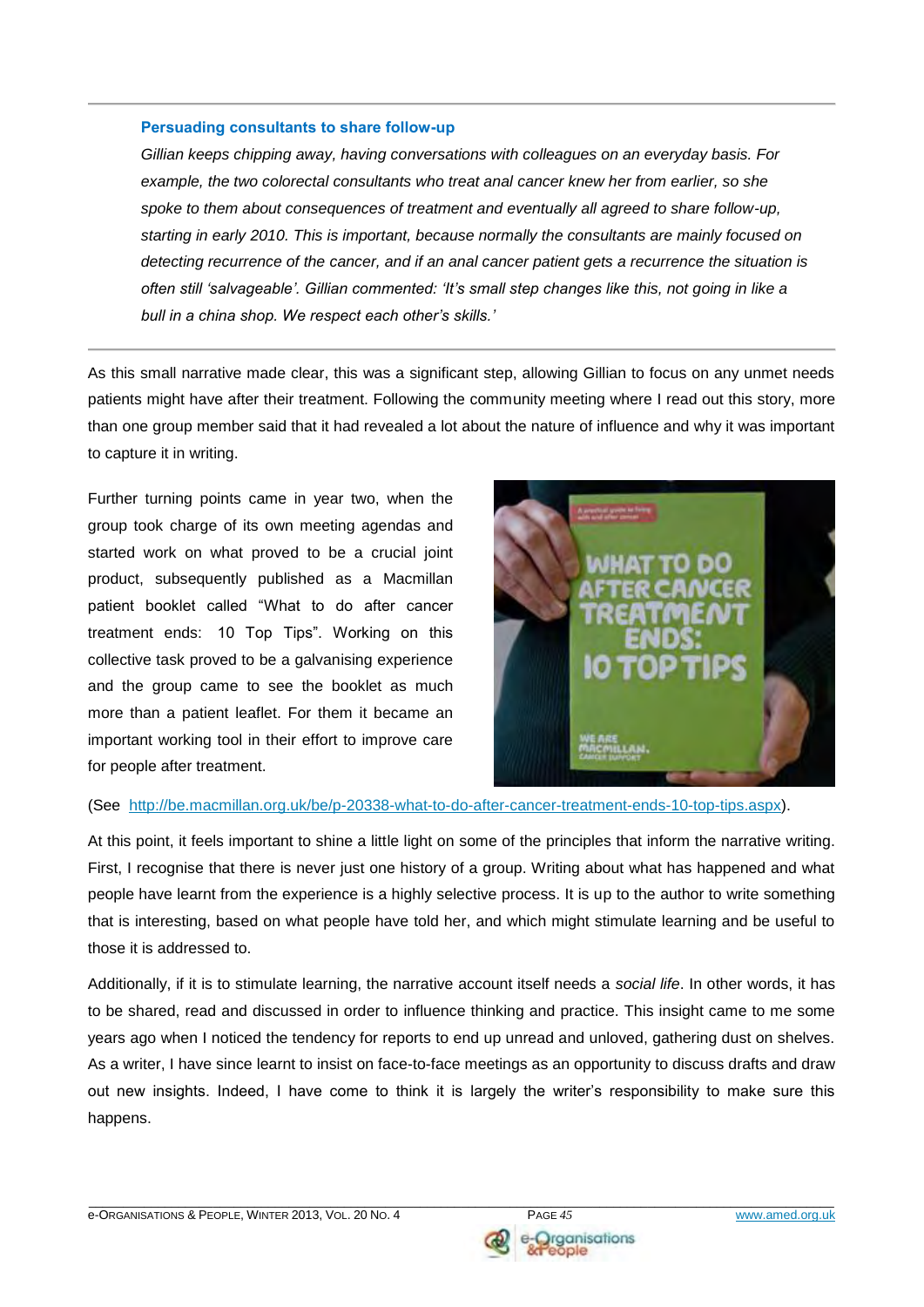## **How have we come to neglect history?**

No doubt there are many ways of understanding how people have come to neglect history. Perhaps two world wars have something to do with it – leaving people eager to look ahead to a more positive future. But I feel inclined to go further back in time.

#### **Subtle influences of writing and printing**

In the beginning, when humans had language but no writing, it appears that they told each other stories to pass on experiences and knowledge. Then, two developments changed society for ever: first, about five thousand years ago, alphabetic writing was invented in the Middle East and was soon taken up by the Ancient Greeks; printing then followed (in Europe) in the  $15<sup>th</sup>$  century.

Many scholars have shown that these two technologies – writing and printing – have exerted subtle but far-reaching influences on us all (Ong 2002; Havelock 1986; McLuhan 1964; Innis 1951). In other words, while writing and printing were essential ingredients in the development of modern society, they also introduced certain biases into the ways in The printer's device of William Caxton which humans relate to one another.



When I look at organisational life today, it seems to me that these same technologies have fostered abstract, conceptual thinking, categorisation, over-structured meetings, uninspiring presentations and written guidelines (Donaldson 2005). History and stories have been largely squeezed out of the reports, plans and proposals produced daily in modern organisations.

#### **Dominating influences of science and technology**

Writing and printing were also prerequisites for another major development in human society – science – which has further contributed to the eclipsing of stories and history. With all its advantages, scientific thinking has become so dominant in many areas of life that we are often oblivious to its influences. It has instilled in many people a blind faith in objective evidence, measurement, statistics and rational decisionmaking. In contrast, stories and anecdotes have come to be seen as unreliable and best limited to the realms of childhood, literature or entertainment.

A related development that has brought obvious advantages but has come to dominate many areas of modern life is technology. Computer technology, in particular, has allowed bureaucratic ways of working to spread rapidly in recent years. As Neil Postman pointed out more than 20 years ago in his book *Technopoly*, bureaucratic techniques (e.g. the use of standardised forms and categories) are employed almost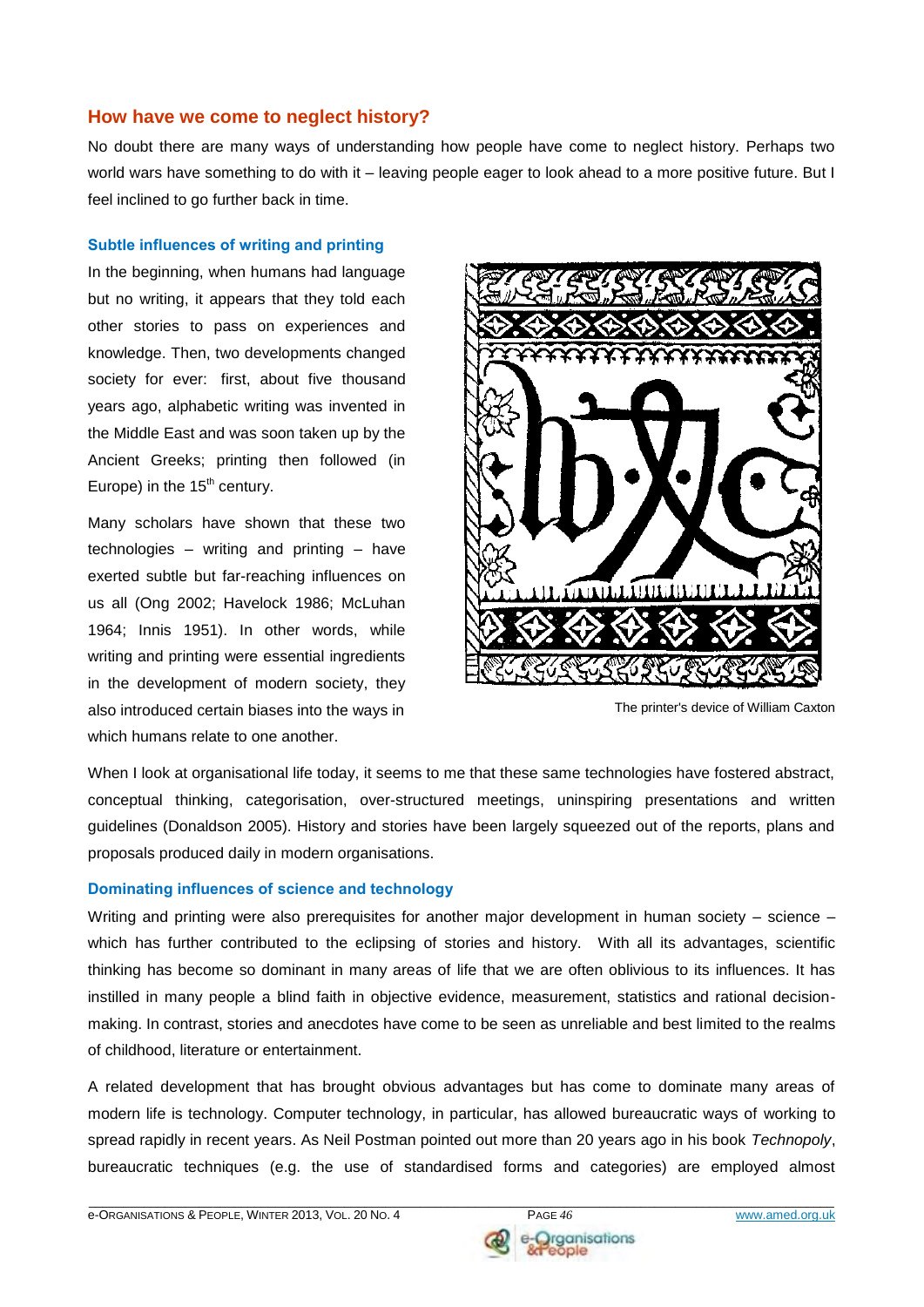unquestioningly – without looking at context or history – to situations that "cannot be solved by technical means and where efficiency is usually irrelevant, such as in education, law, family life, and problems of personal maladjustment" (Postman 1992, p. 88).

Indeed, in my view, the misplaced use of scientific thinking in organisational life, and the associated neglect of history, is helping to perpetuate the view that human problems can be solved with technical means, that organisational change is susceptible to planning and rational design, and that quantification is the best way of evaluating activities and incentivising human beings.

Interestingly, Postman ended *Technopoly* by recommending that every academic subject (including scientific ones) be taught as history. That way, he argued, people might begin to understand that "knowledge is not a fixed thing but a stage in human development, with a past and a future". History teaches that the world is not created anew each day and everyone stands on someone else's shoulders. Looking back on my own schooling, I wish we had learned about the history of science, religion and other subjects, rather than being presented with a tedious catalogue of monarchs, dates and battles.

## **Process thinking and emergence**

To address this neglected historical perspective, how might we think about, or write about, how things have come to be the way they are in the organisations we work in? In my view it is indispensable to understand "process thinking" and "emergence". I will try to provide a simple and succinct explanation of these two concepts here.

*Process thinking:* there are many physical objects in our world, but many of the "things" we deal with in organisational life, including organisations themselves, but also strategies, culture, systems and procedures, are best understood as processes (Elias 2000; Whitehead 1929). This is more radical than it may sound, because we are so used to referring to processes as things. To give just one example, we talk about "knowledge" as if it were something you could pick up or put down, when what actually happens is learning, recalling, thinking, writing, reading, publishing, connecting, discussing, reflecting and comparing – all dynamic, largely interactive processes. Process thinking is also a prerequisite for understanding emergence, as we shall see next.

*Emergence:* how does anything develop or change in organisational life? A simple way of putting it is to say that organisational change (and sometimes stagnation) emerges predominantly through specific human interactions over time (Stacey 2005). Below are my suggestions about some of the main aspects of emergent thinking:

- Emergence is at work all the time it is not a choice. Some people imagine we have the freedom to choose: either we apply command-and-control or, at the opposite extreme, just let things emerge or go with the flow. This is mistaken. Even a leader telling people what to do is subject to emergence. Nevertheless, some individuals are more influential than others – which is another way of saying that power is ever-present. Indeed, change sometimes depends on someone challenging authority.
- Change is a complex, uncertain process. This has a number of implications: no single person can control or accurately predict what happens; emergence is paradoxical, in that change and repetition (e.g. in the form of habits, "stuckness", and even culture) can occur at the same time; and change is

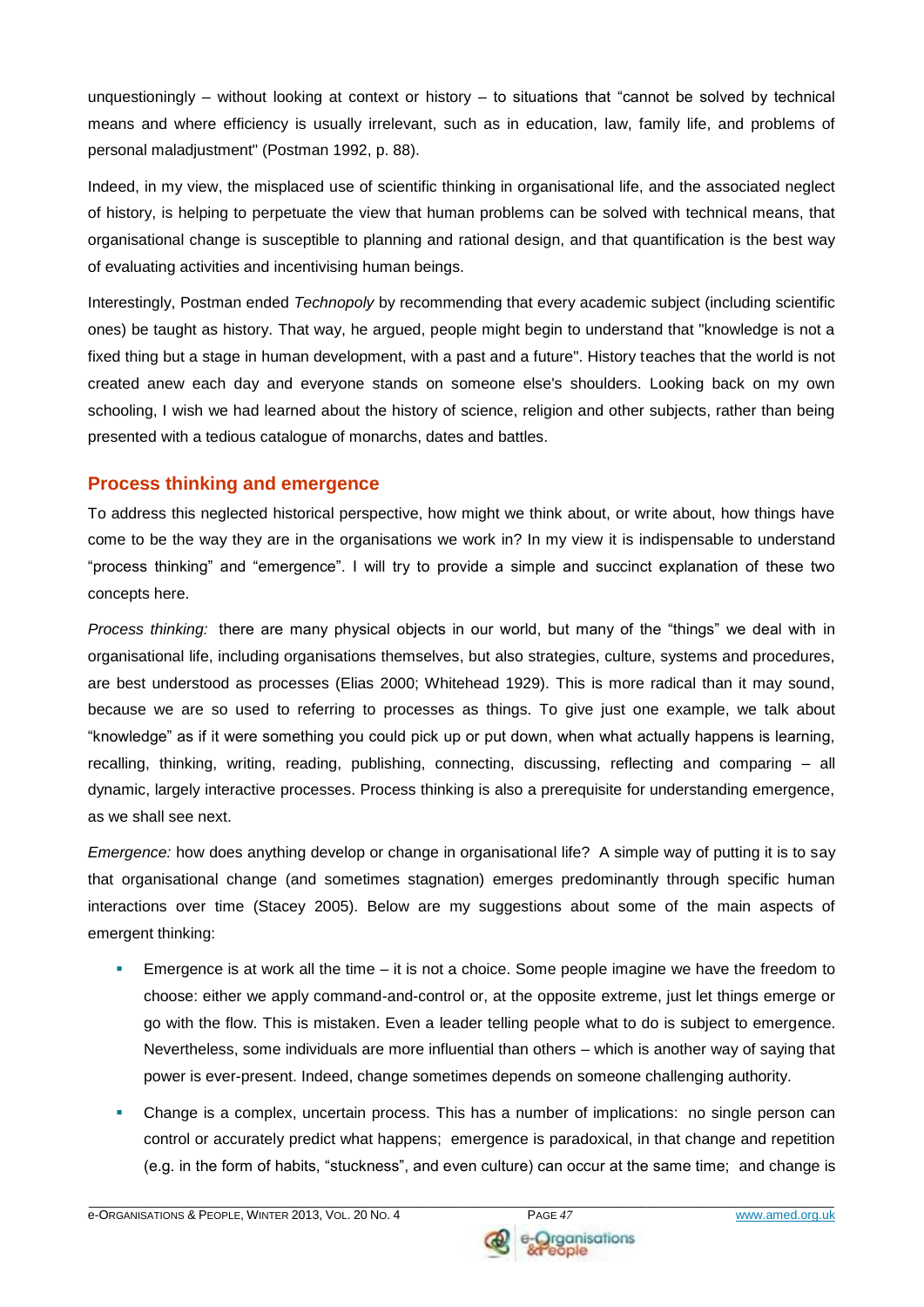non-linear, which means, for example, that influence is typically mutual rather than one-way, and that a small beginning can unpredictably turn into major change.

- Humans are through and through social beings (Burkitt 1991, 1999), and organisational life consists essentially of people relating and responding to one another in conversation and writing (Shaw 2002, Stacey 2005).
- Human beings are constantly engaged in "sensemaking". We are always making sense of what happens by developing stories, including rational explanations, and we often come to believe our own stories to be "true". Indeed, much of what goes on in organisational life can be seen as people negotiating over which stories and interpretations assert themselves (Wenger 1998; Weick 1990).

## **Reflecting emergence in writing about organisational life**

*"In order to see more clearly, here as in countless similar cases, we must focus on the details of what goes on; must look at them from close to"*

## Ludwig Wittgenstein, Philosophical Investigations, 1953

It makes sense, in my view, for anyone attempting to think or write about organisational life to reflect process thinking and emergence in their language as much as possible. People may experience these phenomena daily in practice, but I suspect few think consciously about them. We are so used to swimming in a sea of abstract concepts like "system", "strategy", "implementation", "leadership" and "performance" that we hardly notice them, or we just accept them as convenient short-hand. For me, it has been an interesting journey exploring how to reflect emergence in my writing. Below I will offer a few thoughts on what has worked.

Before I do that, however, it is worth mentioning that my argument about the importance of history is not just addressed to writers. Anybody working in an organisation can create opportunities for people to reflect on experiences together – whether during routine meetings, or on occasions specially set up for this purpose, such as debriefs, reviews or "post-mortems". When we take time to make sense of the past, or for that matter the present, we are often able to see a new way forward. One colleague described this as "using the rear mirror to drive forwards". Historiographer E H Carr used a wonderful metaphor to convey the historian's relationship with the future:

*"Good historians, I suspect, whether they think about it or not, have the future in their bones. Besides the question 'Why?' the historian also asks the question 'Whither?'."* 

Carr 1961, p. 108

In my own experience, when thinking or writing about organisational life, above all it pays to take extra care in how we use language. One feature of modern language already alluded to is the widespread habit of reifying or "thingifying" processes. For example, when people talk or write about "organisational structure", we might think this is just convenient short-hand. But we cannot touch an organisation's structure (which isn't usually buildings, by the way), so the term is in fact metaphorical. Even if someone can produce a diagram, in practice structure is experienced on a specific level, such as "the chief executive has never set foot in our department", or "the people in marketing are not talking to their colleagues in production". As far as possible, therefore, I try to use words that bring out the movement and flow of life – often verbs are better than nouns.

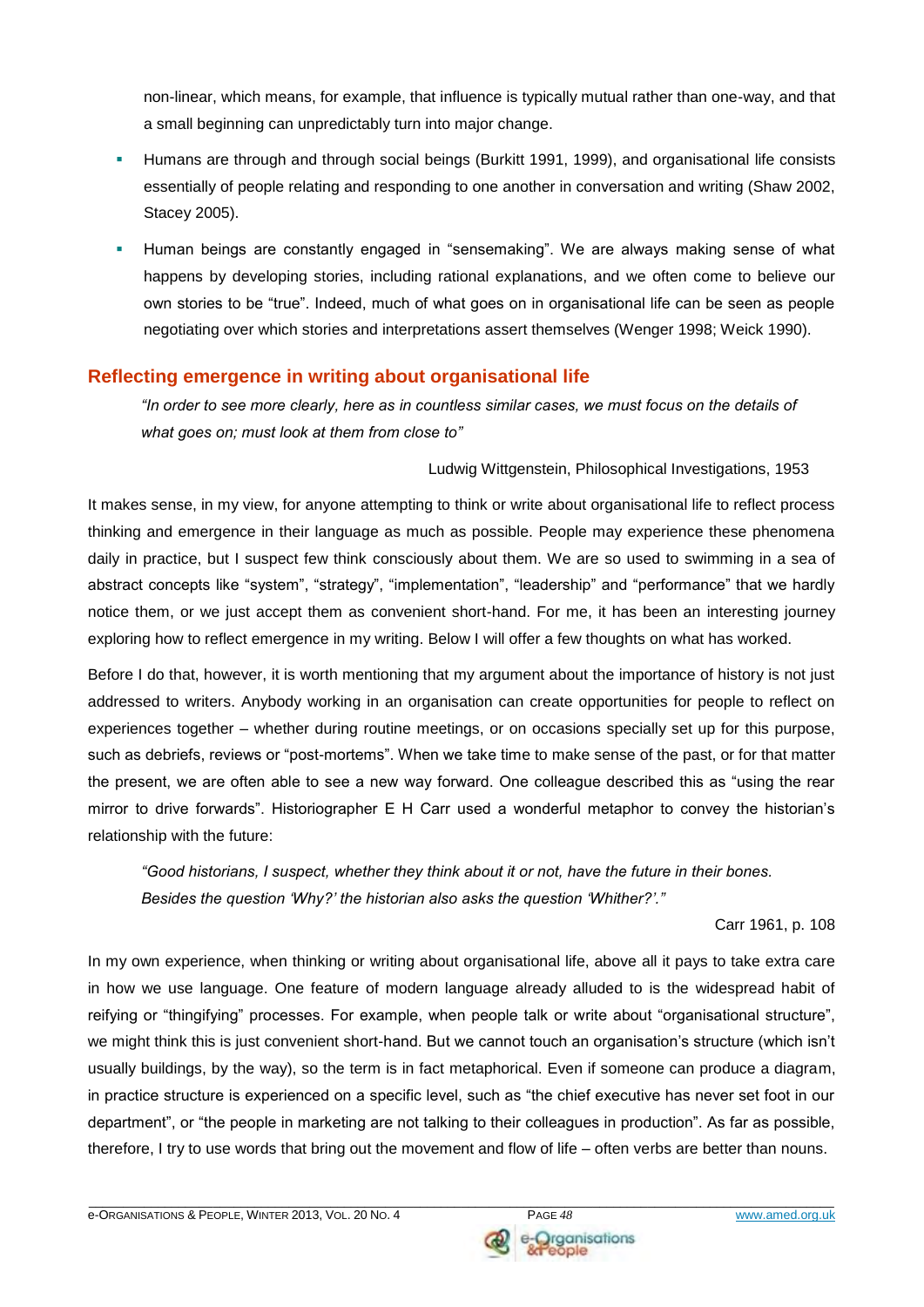Furthermore, once one accepts that change emerges from specific interactions, it follows that *detail sometimes matters*. For the writer, this may mean pointing to a specific conversation that changed minds, or to an initiative (individual or collaborative) that made a difference. Another way of capturing detail more accurately is to use people's own words wherever possible, recognising that the story is theirs even though the author is the one responsible for the writing.

One way of doing this is to audio-record and transcribe what people say, but this is very time-consuming and not always helpful. Often, I simply try to note in handwriting as many of the words spoken as possible, and then resist the temptation to change or paraphrase them in the narrative account. I recognise that I am responsible for the text, but I always hope that, by incorporating people's own words, a narrative is more likely to "resonate" with those written about. One member of the group of health professionals mentioned earlier emailed me a comment on a narrative account I had circulated, saying that it resonated with her as a participant and this was likely to mean it had "veracity".

Another method that has proved useful is to put together *multi-perspective narratives*, which make it possible to reflect people's diverse interpretations of events. There is then no need to reach a unified account – each person can speak or judge for themselves.

Finally, I always make a point of giving people opportunities to review what has been written about them, so that I can work their comments and suggestions into the next iteration. As well as giving them a chance to suggest revisions and correct errors, this is another way of bringing multiple voices into the story. When referring to this practice of inviting comments from those written about, again I often use the phrase mentioned earlier, "the social life of documents". Or, in the words of social anthropologist Tim Ingold:

*"…any study of human beings must also be a study with them."*

Ingold 2011*, p. 239*

## **Conscious business revisited**

As we near the end of this story, what further connections have emerged between history, narrative writing and "conscious business"? First, it seems to me that part of thinking consciously about organisational life means being mindful of history. What I am advocating is that people working in organisations pay more attention to how things have come to be as they are. This may in turn give them the courage to question taken-for-granted ways of thinking about leadership, change and influence. By reflecting on actual experience, I hope people will come to see that what makes the world go round is not just control, structures, plans and measurement, though they have a part to play, but also relationships, conversations and stories.

It has been suggested to me that perhaps those managing organisations actually want to be history-less; in the pursuit of efficiency and control, understanding what happened in the past may not seem useful or relevant. What counts, according to this worldview, are things like structure, clear objectives and planning – the rational, forward-looking disciplines. What's more, delving into history may seem a risky business, as it inevitably raises uncomfortable questions about who was responsible for mistakes and failures. It is a credit to Macmillan Cancer Support that it has the sense and courage to use writing to look back and to learn from its experience.

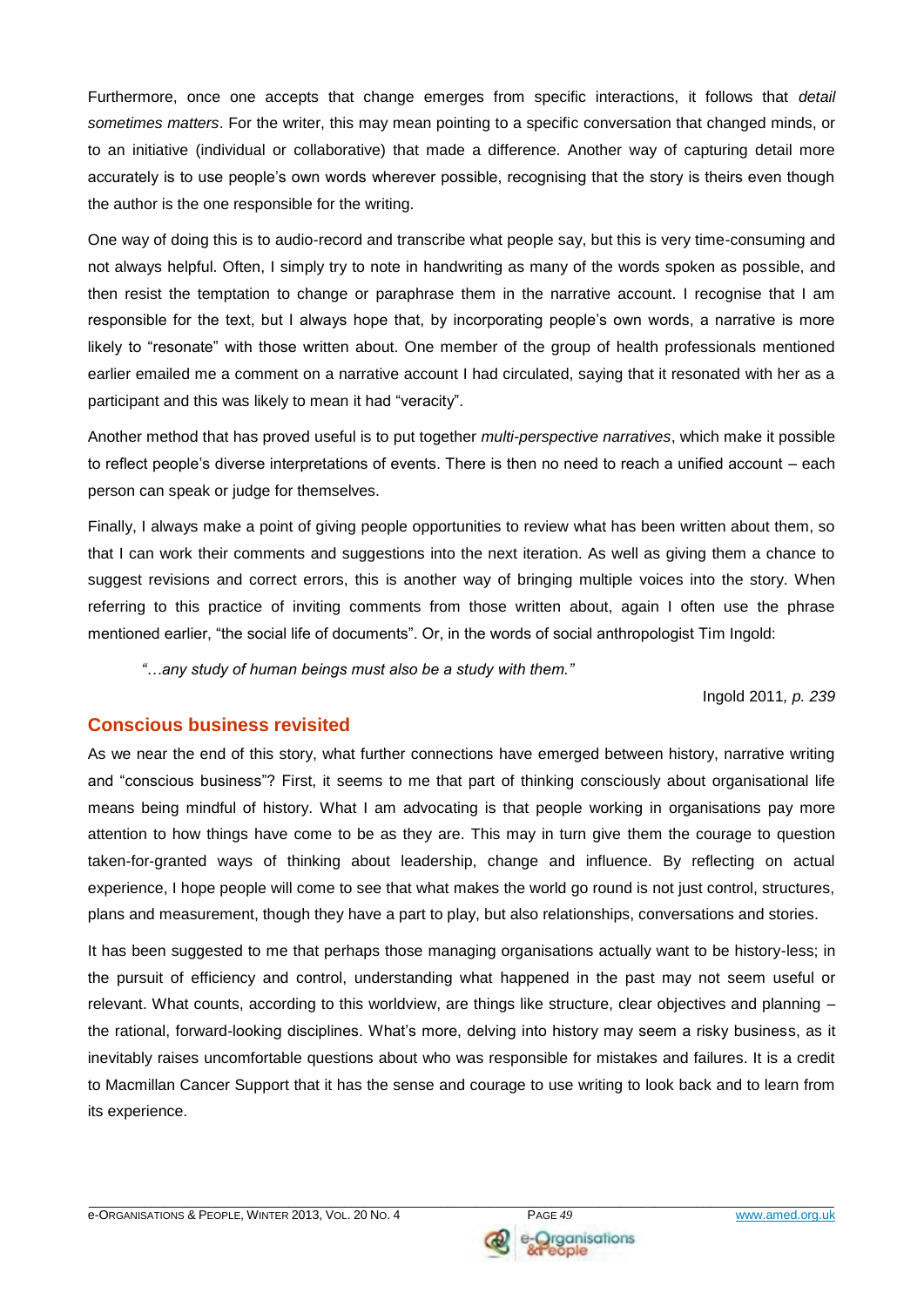Today, many people at work are burdened with excessive paperwork and computerised procedures. And they may be surrounded by idealised depictions of the organisation they work in. Perhaps, in some situations, a more intelligent use of writing would be to adopt a more historical approach, by which I mean capturing and reflecting on how the present state of affairs has emerged. There is no guarantee that this will make things better, but I think it stands a good chance of raising awareness and challenging conventional wisdom about how organisational life really works.

One golden thread that has run through my story here is the social, interdependent nature of human beings. By bringing narrative and history back into the workplace, we are recognising that it is human relating and relationships that make a difference in organisational and business life.

## **Acknowledgements**

I would like to thank Jane Maher and Elizabeth Lank for going on the journey with me to capture organisational stories. Also Jos Roemer (biographer and theologian) and Ferdinand Geister (lover of books and language) for commenting on earlier drafts over the summer in France. And last not least, this issue's editors, Pete Burden and Rob Warwick, for their enthusiasm and thoughtful suggestions through several iterations.

#### **References**

Burkitt, I. (1991). Social selves: theories of the social formation of personality. London: SAGE.

Burkitt, I. (1999). Bodies of thought: embodiment, identity and modernity. SAGE.

- Carr, E. H. (1961). What is history? London: Penguin Books.
- Devane, C. (2012). Leadership in a matrix: personal view from Ciarán Devane, commissioned by the NHS Confederation. Accessed on 13-09-2013 at: [www.nhsconfed.org/Publications/Documents/leadership](http://www.nhsconfed.org/Publications/Documents/leadership-matrix.pdf)[matrix.pdf](http://www.nhsconfed.org/Publications/Documents/leadership-matrix.pdf) and<http://www.nhsconfed.org/Publications/Documents/leadership-matrix.pdf>
- Donaldson, A., Lank, E. and Maher, J. (2011). Communities of influence: improving healthcare through conversations and connections. London and New York: Radcliffe Publishing.
- Donaldson, A. (2005): Writing in organizational life: how a technology simultaneously forms and is formed by human interaction. In Stacey, R. (2005).
- Elias, N. (2000). The civilizing process. Oxford: Blackwell Publishing (revised edition).
- Havelock, E. (1986). The muse learns to write. New Haven and London: Yale University Press.
- Ingold, T. (2011). Being alive: essays on movement, knowledge and description. New York: Routledge.
- Innis, H. A. (1951). The bias of communication. Toronto: University of Toronto Press.
- McLuhan, M. (2001). Understanding media. London and New York: Routledge Classics (first published 1964).
- Ong, W. J. (2002). Orality and literacy. London: Routledge (first published 1982 by Methuen & Co).
- Postman, N. (1992). Technopoly: the surrender of culture to technology. New York: Vintage Books.
- Shaw, P. (2002). Changing conversations in organizations a complexity approach to change. London: Routledge.
- Stacey, R. (2005). Experiencing emergence in organisations. London: Routledge.
- Taptiklis, T. (2008). Unmanaging: opening up the organization to its own unspoken knowledge. Basingstoke UK and New York: Palgrave Macmillan.

\_\_\_\_\_\_\_\_\_\_\_\_\_\_\_\_\_\_\_\_\_\_\_\_\_\_\_\_\_\_\_\_\_\_\_\_\_\_\_\_\_\_\_\_\_\_\_\_\_\_\_\_\_\_\_\_\_\_\_\_\_\_\_\_\_\_\_\_\_\_\_\_\_\_\_\_\_\_\_\_\_\_\_\_\_\_\_\_\_\_\_\_\_\_\_\_\_\_\_\_\_\_\_\_\_\_\_\_

- Weick, K. (1990). Sensemaking in organizations. London: SAGE.
- Wenger, E. (1998). Communities of practice learning, meaning and identity. Cambridge: Cambridge